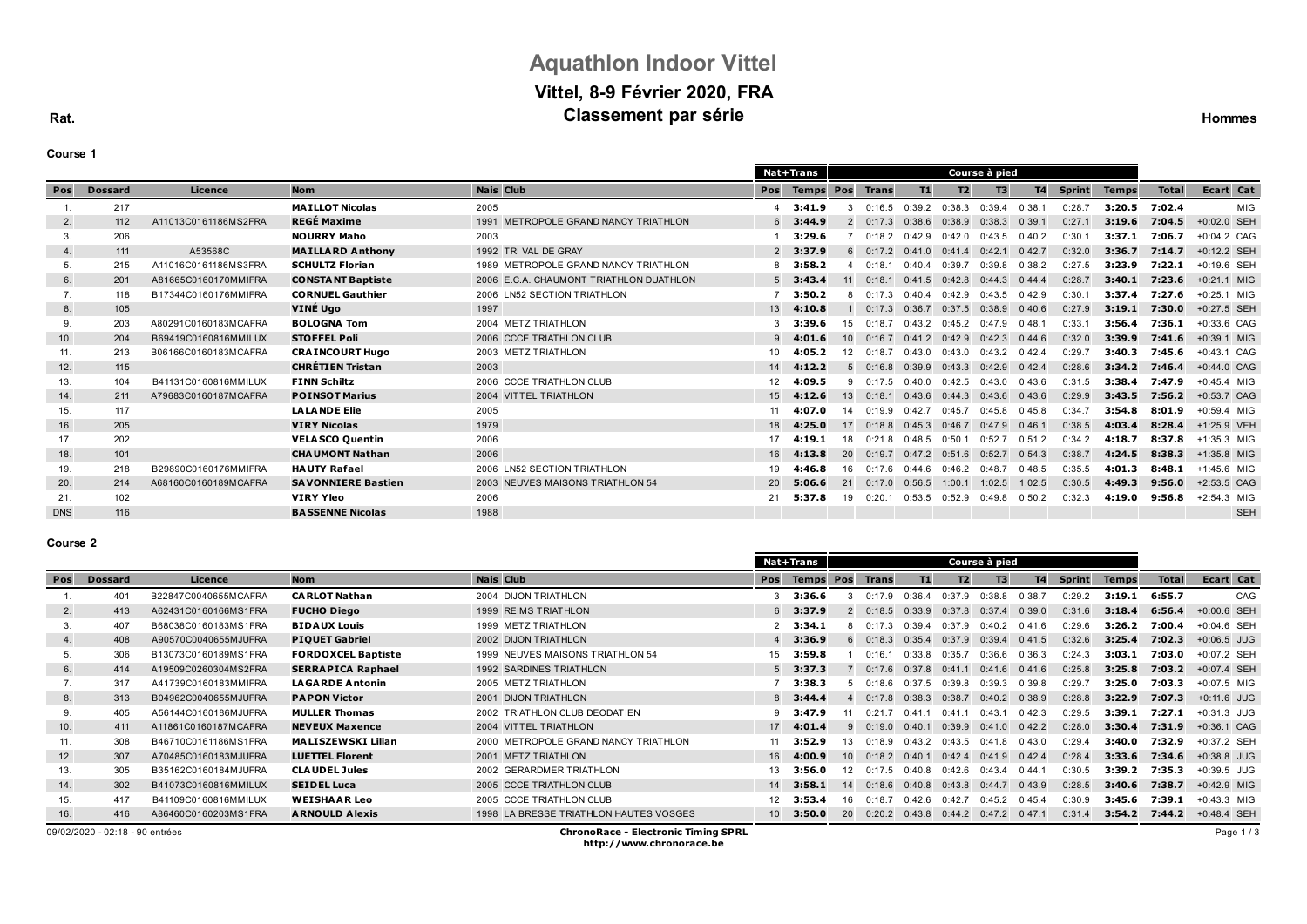# **Aquathlon Indoor Vittel Vittel, 8-9 Février 2020, FRA Classement par série Hommes Classement** par **série Hommes**

## **Course 2**

|            |                |                      |                              |                                         |     | Nat+Trans         | Course à pied |                                |                   |           |                   |           |               |              |              |                      |
|------------|----------------|----------------------|------------------------------|-----------------------------------------|-----|-------------------|---------------|--------------------------------|-------------------|-----------|-------------------|-----------|---------------|--------------|--------------|----------------------|
| Pos        | <b>Dossard</b> | Licence              | <b>Nom</b>                   | Nais Club                               | Pos | Temps Pos Trans   |               |                                | <b>T1</b>         | <b>T2</b> | T3                | <b>T4</b> | <b>Sprint</b> | <b>Temps</b> | <b>Total</b> | Ecart Cat            |
| 17.        | 402            | B08680C0040675MMIFRA | <b>ALIX Gabin</b>            | 2005 BESANCON TRIATHLON                 |     | 18 4:02.8         | 18            | 0:19.4                         | 0.43R             | በ 44 6    | 0:45.5            | 0:47.2    | 0:30.1        | 3:50.9       | 7:53.8       | $+0:58.1$ MIG        |
| 18.        | 316            | B09637C0040675MCAFRA | <b>HUGUET Kylian</b>         | 2003 BESANCON TRIATHLON                 |     | $19$ 4:08.6       |               | $15 \quad 0.17.5 \quad 0.43.1$ |                   | 0:42.3    | $0:44.9$ $0:47.5$ |           | 0:29.6        | 3:45.2       | 7:53.9       | $+0.58.1$ CAG        |
| 19.        | 418            | A51744C0160189MMIFRA | <b>ROMARY Malo</b>           | 2006 NEUVES MAISONS TRIATHLON 54        |     | $20 \quad 4:31.1$ | 21            | 0:19.4                         | 0:48.6            | 0:47.9    | 0.49.0            | 0:49.0    | 0:30.3        | 4:04.5       | 8:35.7       | +1:39.9 MIG          |
| 20.        | 403            | B08522C0040658MV2FRA | <b>SCALOGNA Jocelyn</b>      | 1972 CHALON TRIATHLON CLUB              |     | 21 4:54.7         | 17            | $0:18.2$ $0:43.9$ $0:44.3$     |                   |           | $0:44.8$ $0:44.1$ |           | 0:30.7        | 3:46.4       |              | 8:41.1 $+1:45.3$ VEH |
| 21.        | 314            | B68438C0161186MS1FRA | <b>REMOIVILLE Guerric</b>    | 1998 METROPOLE GRAND NANCY TRIATHLON    |     | 23 5:04.5         | 19            | $0.182$ $0.411$                |                   | 0.431     | 0:47.4            | 0.46.3    | 0:35.6        | 3:51.9       | 8:56.5       | $+2:00.7$ SEH        |
| 22.        | 404            | B18380C0160170MCAFRA | <b>THOMAS SEMENCE Gaetan</b> | 2004 E.C.A. CHAUMONT TRIATHLON DUATHLON |     | 22 4:55.6         | 22            | 0:20.0                         | $0:51.8$ $0:52.5$ |           | $0:53.5$ $0:50.3$ |           | 0:35.1        | 4:23.4       | 9:19.0       | +2:23.3 CAG          |
| 23.        | 318            | A82332C0160189MMIFRA | <b>MERCIER Mael</b>          | 2006 NEUVES MAISONS TRIATHLON 54        |     | 24 5:15.4         | 23            | 0:19.9                         | 0:51.9            | 0:57.5    | 1:00.3            | 0:51.4    | 0:33.2        | 4:34.4       | 9:49.8       | +2:54.1 MIG          |
| <b>DNS</b> | 301            | B02834C0160189MMIFRA | <b>DESSAULES Benjamin</b>    | 2005 NEUVES MAISONS TRIATHLON 54        |     |                   |               |                                |                   |           |                   |           |               |              |              | <b>MIG</b>           |
| <b>DSQ</b> | 315            | A41054C0160166MCAFRA | <b>DEGRIS Tibo</b>           | 2004 REIMS TRIATHLON                    |     | 3:19.0            |               |                                |                   |           |                   |           |               |              |              | CAG                  |

## **Course 3**

|     |                |                      |                            |                                      |                 | Nat+Trans        | Course à pied |                   |                   |                   |                   |           |               |              |              |               |            |
|-----|----------------|----------------------|----------------------------|--------------------------------------|-----------------|------------------|---------------|-------------------|-------------------|-------------------|-------------------|-----------|---------------|--------------|--------------|---------------|------------|
| Pos | <b>Dossard</b> | Licence              | <b>Nom</b>                 | <b>Nais Club</b>                     | Pos             | <b>Temps Pos</b> |               | <b>Trans</b>      | T1                | T <sub>2</sub>    | T3                | <b>T4</b> | <b>Sprint</b> | <b>Temps</b> | <b>Total</b> | Ecart Cat     |            |
|     | 503            |                      | <b>ZUTTER Christopher</b>  | 1997                                 |                 | $6$ 3:33.1       |               | 0:19.4            | 0:37.5            | 0:38.0            | 0:39.6            | 0:39.2    | 0:29.3        | 3:23.3       | 6:56.5       |               | <b>SEH</b> |
| 2.  | 604            | A66821C0160183MMIFRA | <b>DOUCHE Tristan</b>      | 2006 METZ TRIATHLON                  |                 | $8$ 3:38.4       |               | 0:17.7            | 0:36.7            | 0:38.5            | 0:37.9            | 0:38.1    | 0:29.8        | 3:19.0       | 6:57.4       | +0:00.9 MIG   |            |
| 3.  | 516            | B32614C0161186MS2FRA | <b>MAXANT Gaëtan</b>       | 1994 METROPOLE GRAND NANCY TRIATHLON |                 | $5$ 3:32.8       |               | 0.181             | 0:38.8            | 0:39.8            | 0:40.5            | 0:40.4    | 0:29.1        | 3:26.9       | 6:59.7       | +0:03.2 SEH   |            |
| 4.  | 515            | A43596C0160166MCAFRA | <b>PERIGUEUX Evan</b>      | 2004 REIMS TRIATHLON                 |                 | 3:28.2           | $6^{\circ}$   | 0:16.9            | 0:41.1            | 0:41.6            | 0:41.0            | 0:40.8    | 0:30.2        | 3:31.9       | 7:00.1       | $+0:03.6$ CAG |            |
| 5.  | 615            | A76100C0130006MS2FRA | <b>ROUMIER William</b>     | 1993 MELUN TRIATHLON                 | 9               | 3:40.4           |               | 0:16.8            | 0:37.9            | 0:39.1            | 0:40.4            | 0:40.2    | 0:28.3        | 3:22.9       | 7:03.4       | +0:06.9 SEH   |            |
| 6.  | 507            | A10766C0160166MJUFRA | <b>POIREL Baptiste</b>     | 2002 REIMS TRIATHLON                 |                 | 3:21.9           | 13            | 0:17.5            | 0:44.0            | 0:43.8            | 0:42.6            | 0:43.5    | 0:30.3        | 3:41.9       | 7:03.9       | $+0:07.4$ JUG |            |
|     | 613            | A09934C0160166MCAFRA | <b>DENIS Thomas</b>        | 2004 REIMS TRIATHLON                 |                 | 3:31.8           | 8             | 0:18.0            | 0:39.1            | 0:40.8            | 0:40.9            | 0:43.1    | 0:32.4        | 3:34.7       | 7:06.6       | +0:10.0 CAG   |            |
| 8.  | 518            | A80309C0160183MMIFRA | <b>OCHEM Nolan</b>         | 2005 METZ TRIATHLON                  |                 | 3:33.3           | 11            | 0.186             |                   | $0:41.7$ $0:41.7$ | $0:43.1$ $0:43.0$ |           | 0:30.3        | 3:38.6       | 7:11.9       | $+0:15.4$ MIG |            |
| 9.  | 605            | A87723C0040679MJUFRA | <b>ANTOINE Thibault</b>    | 2001 DOLE TRIATHLON AQUAVELOPODE     |                 | 3:26.5           | 19            | $0:18.2$ $0:44.7$ |                   | 0:43.8            | 0:45.1            | 0:46.4    | 0:34.9        | 3:53.4       | 7:19.9       | $+0:23.4$ JUG |            |
| 10. | 501            | A64321C0040655MMIFRA | <b>FURDERER Karl</b>       | 2006 DIJON TRIATHLON                 | 14              | 3:55.9           | 5             | 0.182             | 0:37.2            | 0:39.0            | 0:40.8            | 0:42.9    | 0:30.1        | 3:28.4       | 7:24.4       | +0:27.9 MIG   |            |
| 11. | 612            | A57742C0190145MJUFRA | <b>MARIETTE Emilien</b>    | 2002 TEAM NOYON TRIATHLON            | $10-1$          | 3:47.4           | 10            | 0:17.3            | 0:38.8            | 0:40.3            | 0:41.8            | 0:45.2    | 0:33.9        | 3:37.7       | 7:25.1       | $+0.28.6$ JUG |            |
| 12. | 603            |                      | <b>MÜNNICH Lucien</b>      | 2004                                 | 12              | 3:54.8           |               | 0:17.7            | 0:40.9            | 0:42.0            | 0:42.9            | 0:40.8    | 0:28.6        | 3:33.1       | 7:28.0       | $+0:31.5$ CAG |            |
| 13. | 601            | B30713C0160183MMIFRA | <b>BRESSON Arthur</b>      | 2005 METZ TRIATHLON                  | 16              | 3:59.6           | 9             | 0:18.5            | 0:38.4            | 0:41.6            | 0:43.7            | 0:43.8    | 0:31.0        | 3:37.3       | 7:36.9       | $+0:40.4$ MIG |            |
| 14. | 602            | B11606C0040663MCAFRA | <b>BRESSAC Justin</b>      | 2004 BEAUNE TRIATHLON                | 17              | 4:00.6           | 12            | 0:19.6            | 0:42.1            | 0:41.7            | 0:44.5            | 0:41.8    | 0:29.6        | 3:39.6       | 7:40.2       | $+0:43.7$ CAG |            |
| 15. | 502            |                      | <b>MÜNNICH Fabrice</b>     | 2005 METZ TRIATHLON                  |                 | 3:55.5           | 20            | 0:19.2            | 0:42.8            | 0:46.6            | 0:46.8            | 0:46.5    | 0:31.9        | 3:54.1       | 7:49.6       | $+0:53.1$ MIG |            |
| 16. | 618            | A37808C0040675MMIFRA | <b>DEPARDIEU Simon</b>     | 2005 BESANCON TRIATHLON              |                 | 3:51.0           | 22            | 0:18.9            | 0:43.8            | 0:45.1            | 0:49.2            | 0:49.4    | 0:35.6        | 4:02.2       | 7:53.3       | $+0:56.8$ MIG |            |
| 17. | 505            | B30484C0040677MCAFRA | <b>MOLINAS Léo</b>         | 2004 TRIATH'LONS                     | 18              | 4:11.9           | 16            | 0:18.6            | 0:44.3            | 0:44.0            | 0:45.2            | 0:45.3    | 0:30.9        | 3:48.6       | 8:00.5       | $+1:04.0$ CAG |            |
| 18. | 610            | A64597C              | <b>GUICHARD Robin</b>      | 2000 METROPOLE GRAND NANCY TRIATHLON | 19              | 4:16.3           | 15            | 0:18.7            | 0:42.8            | 0:43.0            | 0:45.2            | 0:44.1    | 0:33.0        | 3:47.0       | 8:03.3       | +1:06.8 SEH   |            |
| 19. | 616            |                      | <b>LEBON Alex</b>          | 2001                                 | 15              | 3:57.9           | 23            | 0:20.8            | $0:50.2$ $0:49.1$ |                   | 0:51.1            | 0:49.6    | 0:38.2        | 4:19.2       | 8:17.1       | +1:20.5 JUG   |            |
| 20. | 514            |                      | <b>BALDY Lucas</b>         | 2002                                 | 23              | 4:41.4           | 14            | $0:17.2$ $0:42.1$ |                   | 0:43.4            | 0:44.7            | 0:44.1    | 0:32.0        | 3:43.8       | 8:25.3       | +1:28.8 JUG   |            |
| 21. | 506            | B29236C0160183MCAFRA | <b>HANSER Yanis</b>        | 2003 METZ TRIATHLON                  | 22              | :40.3            | 17            | 0:17.5            | 0:44.7            | 0:46.4            | 0:45.8            | 0:45.5    | 0:29.6        | 3:49.7       | 8:30.0       | $+1:33.5$ CAG |            |
| 22. | 508            | B66100C0040663MCAFRA | <b>MANCINI Hugo</b>        | 2003 BEAUNE TRIATHLON                | 21              | 4:33.5           | 21            | 0:20.8            | 0:47.0            | 0:47.1            | 0:46.7            | 0:45.1    | 0:30.9        | 3:57.8       | 8:31.4       | +1:34.9 CAG   |            |
| 23. | 611            | B19803C0160187MMIFRA | <b>DARGENTOLLE Gabriel</b> | 2006 VITTEL TRIATHLON                | 24              | :57.0            | 18            | 0:18.5            | 0:43.5            | 0:45.7            | 0:45.6            | $0:44$ .  | 0:34.8        | 3:52.5       | 8:49.5       | +1:53.0 MIG   |            |
| 24. | 511            | A87334C0160187MCAFRA | <b>PETIT Pierre</b>        | 2004 VITTEL TRIATHLON                | 20 <sup>1</sup> | 4:30.6           | 24            | 0:18.9            |                   | $0:52.2$ $0:51.5$ | 0:50.7            | 0:52.0    | 0:39.6        | 4:25.0       | 8:55.6       | +1:59.1 CAG   |            |

09/02/2020 - 02:18 - 90 entrées **ChronoRace - Electronic Timing SPRL http://www.chronorace.be**

Page 2 / 3

**Rat.**